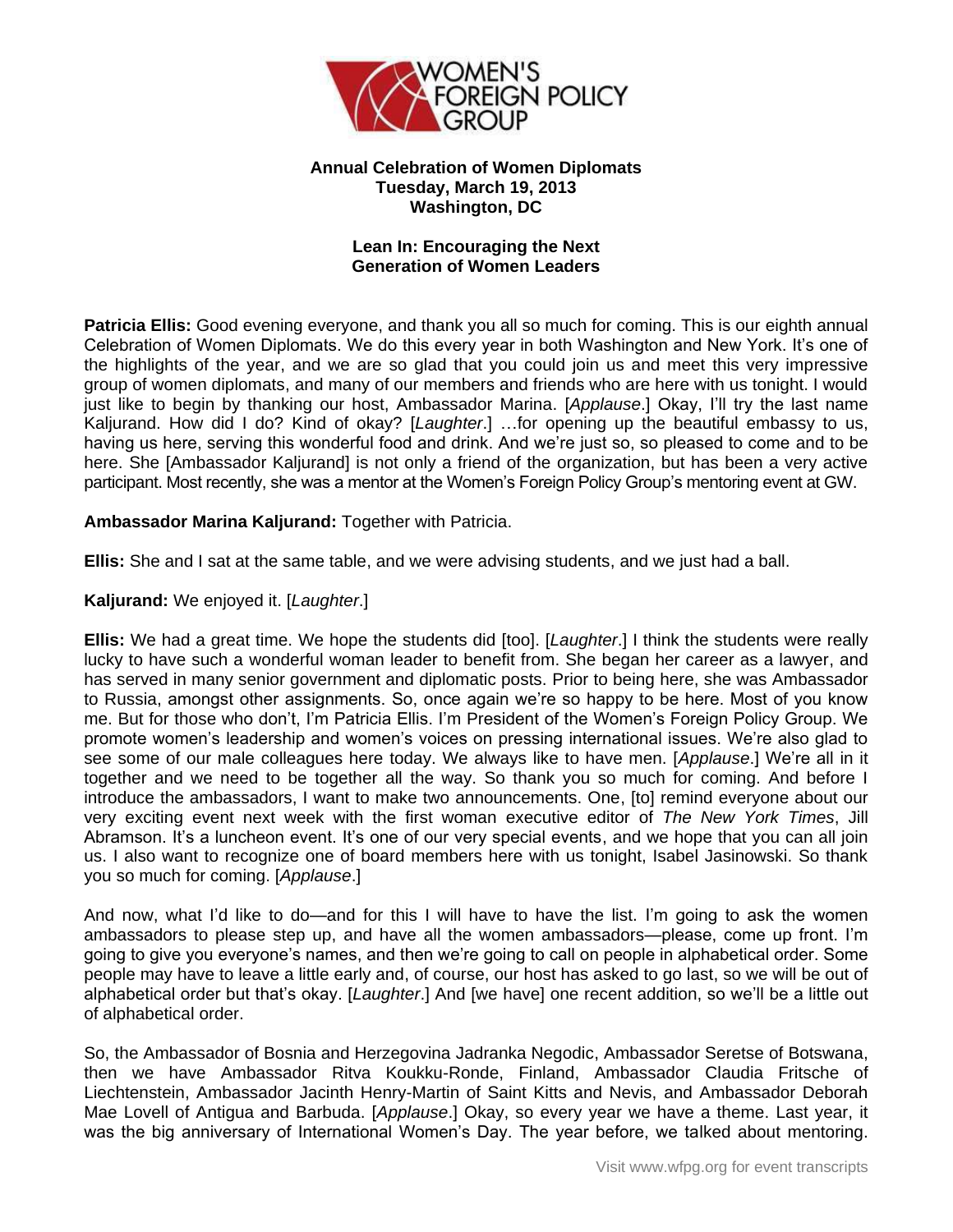And this year, we decided, in light of all the buzz and discussion of the articles by Anne-Marie Slaughter and Sheryl Sandberg on *Lean In*, that we would ask the ambassadors to say a few words—and we really will keep it brief so we can get to everybody and also recognize the DCMs here, too—and to say a few words about the encouragement and motivation for younger women to take on these challenges, and how this might have affected your career. So, we will begin with the Ambassador of Bosnia and Herzegovina.

**Ambassador Jadranka Negodic:** Thank you Patricia. I am really happy to be here, and [to] see so many females—and few men, of course, we need that [*Laughter*.] I am coming from the country, a small country, post-war country, a country in transition where human rights and women's rights are still a big issue almost every day. So it makes me think, actually, what can we do? Each of us, individually, not just rely[ing] on parliament, government, or the other. Because I realize—for instance, in Bosnia we have legal framework. We have all the laws we need to have. See, from that side of the situation, it's perfect. But what's missing? It's implementation. So, I think the most important thing is to raise the awareness of the importance of human rights. But first of all, the women—they have to think about that. They have to stand for their rights. They have—they need to know that anything is accessible, anything is affordable. But that's one crucial thing. I think what's essential, that's education. So, education as the first step that actually gives the women possibility of making choice, of making decisions, of standing for their rights, standing for their careers, positions they want to take, and at the end of the day, for their life. So in that regard, I think—also the examples of successful women, political leaders who are the women, experts are really important. To be emphasized, to be in [the] public eye just to show that that's possible, that that's what can be achieved, and what is possible to achieve and it's the only thing important to the women is, first of all, to think about themselves and to take decisions and to direct their lives and direct their own destiny and place in society. Thank you. [*Applause*.]

**Ellis:** Thank you. And now to the Ambassador of Botswana.

**Ambassador Tebelelo Mazile Seretse:** Thank you Patricia, and good evening to all of you beautiful people, and to my colleagues. It gives me great pleasure particularly to see us with younger women because they're the future leaders; they are our future mothers. And we have a duty as older women, especially women who are deemed who have made it in their countries, to mentor them. If today, each and every one of us can adopt at least one mentee, regardless of what country they come from, I think we'll all be moving in the right direction.

Lucky for us, Botswana—as you know Botswana is a member of the Human Rights Council. Our human rights record is not that bad. We eliminated all sorts of laws, which were discriminating against women. Women used to sit around and you['d] just hear somebody say, "the house has been sold, move out." So those laws—we changed the deeds laws to say that there must be consent regardless of whether you are married, in or out of community of property. And lucky for us, Botswana is one of those countries which gives free education to its people, from primary to university. Free at government expense, free healthcare. That has ensured that the girl child, which was one of the topics we chose from [*Inaudible.*], the girl child is not left behind. They are moving along and coming in there. Our Attorney General, for instance, is a woman, our Governor of the Bank is a woman, and our Speaker of the National Assembly is a woman. And all of you ladies and gentlemen would know that the number one country, which is leading in terms of women in parliament, is Rwanda, a country ravaged by the worse genocide known to men. So all I can say is to encourage you to start looking and not talking about Africa, but talking about the individual countries, because when you unveil and talk about Rwanda, and talk about Botswana, and talk about Mauritius, and you are going to really find some positive things, and that we can get rid of the African negative stigma.

But, to the young ladies who are with us today, we stand ready. The embassies—you are fortunate if you are in Washington, because the embassies are lined up on Embassy Row. [*Laughter*.] The idea of embassies is to get in there, find out about the country. There is no single embassy in Washington, DC that you can get into and not be welcome. So get in there, find out the culture, find the differences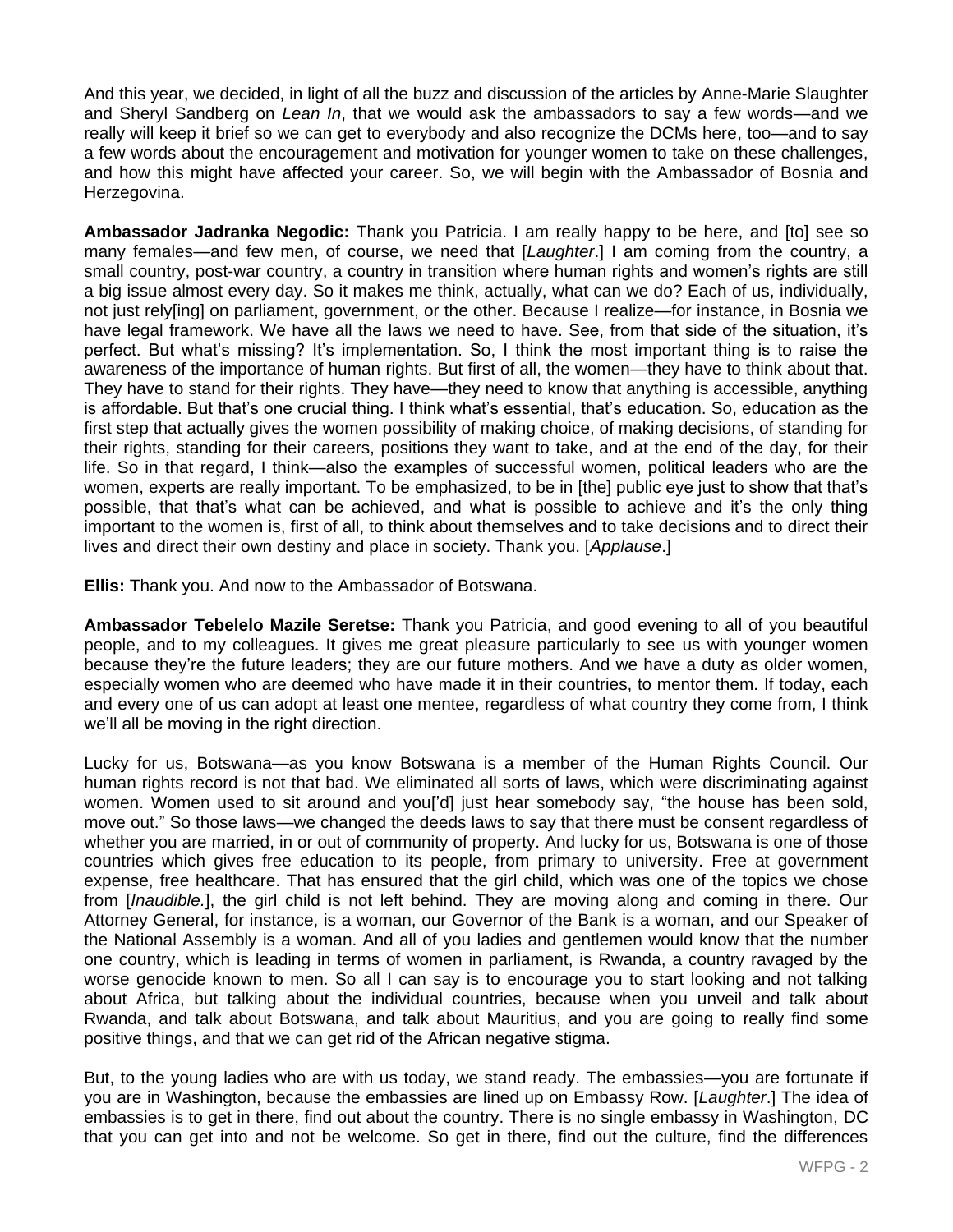about the countries, but above all, come and talk to us. We will mentor you. [*Laughter*.] We will be very happy. [*Turning to Patricia Ellis*], we congratulate you for a job well done, this continuing getting us together. And we have our senior women ambassadors, who are also trying to get us together. Thank you very much. [*Applause*.]

**Ellis:** Thank you. Now we will have the Ambassador of Finland, who is a good friend of the organization. Last year, she hosted a wonderful embassy event for us.

**Ambassador Ritva Koukku-Ronde:** Thank you, Patricia. [*Laughter*.] I am coming from a country who is actually having the issue at the moment that—not only of the women's rights or girl's rights, but we are [also] discussing about the men's rights and the boy's rights. And I think it is a very good one in the sense that, first, in the Foreign Ministry we have more than 50% women diplomats, more than 40% female ambassadors. And it is a quite nice feeling. [*Laughter*.] I am the first female ambassador from my country to the US. [*Applause*.] By the way, all the government positions and some other positions are held also by women, even Minister of Defense, can be a woman. And actually, when we had a Minister of Defense woman in 19—early 1990's, when we had really bad recession, she made one of the really key decisions in enhancing our relations between the US and Finland because she fought for our Air Forces to [get] Hornets [F/A-]18. [*Laughter*.] It was [an] incredibly expensive deal, by the way. [*Laughter*.] But she had the courage to do it. I'd say the last sort of resort there is the companies. But this I don't actually catch, because there are studies that show that those companies—which are in private companies, which are in stock—they have federal resources, for both women and men. So I think we need a little bit here of work still to be done, but there will be more women on board. I think it starts all of the men also. I like to have more and more men in meetings where I discuss about gender and equality. And I totally agree—education, education, education—that is how my country started really developing in a very short time, from an agrarian poor country to a [country] very many respect, to a very well to do, one of the very few familiar countries, by the way, in northern Europe. That is education. Then also, I think, as parents. Whether you are father or mother, I think it's very important that you raise your children in a very equal manner, in the sense they respect both—both sexes, opportunities for both, both boys and girls. And I think that is a task set for both parents as well. My mother also said, "Never vote [for] a man before there is 50/50 percent in Parliament." [*Laughter*.] And my father was supporting this. [*Laughter*.]

**Ellis:** Okay, and now the Ambassador of Liechtenstein. A very good friend, with whom we go way back, and last year she hosted our wonderful Celebration of Women Diplomats. So Claudia Fritsche! [*Applause*.]

**Ambassador Claudia Fritsche:** Thank you so much. Dear friends, in my more than 22 years of service here in the United States—first at the UN and now here in Washington—I have learned many great things about this country. One of them is an abundance of positive attitudes. It's just inbred. It's something that many of us, certainly in my country, could learn a lot from. Also, opportunities to succeed, and most of all, a society that encourages and supports and admires. When it comes to women, especially when we talk to younger women, we tell them, "The sky is the limit." As it should be. But I think that we all know that, not only us but even some of you who are considerably younger than most of us here or some of us here, you will find out there are invisible ceilings on your way to the sky. So I think most of us here in this room, we have made attempts or are making attempts or will make attempts to shatter some of those ceilings. I have decided to keep my remarks very personal today, [to] forego my elevator speech on Liechtenstein. You can come to my embassy and hear that. [*Laughter*.] So my personal remarks may be helpful in your attempts to shatter the ceilings, or they may not, but I'm making them anyway.

I'd like to start with keyword number one—and I have four. I will keep it short. Keyword number one: authenticity. I have learned a long time ago that I am best served when I am myself. Attempting, learning to, pretending to be someone or something else is really not a good idea. Number two keyword: passion. I hope you are all fortunate as I am to love what you are doing. We are spending so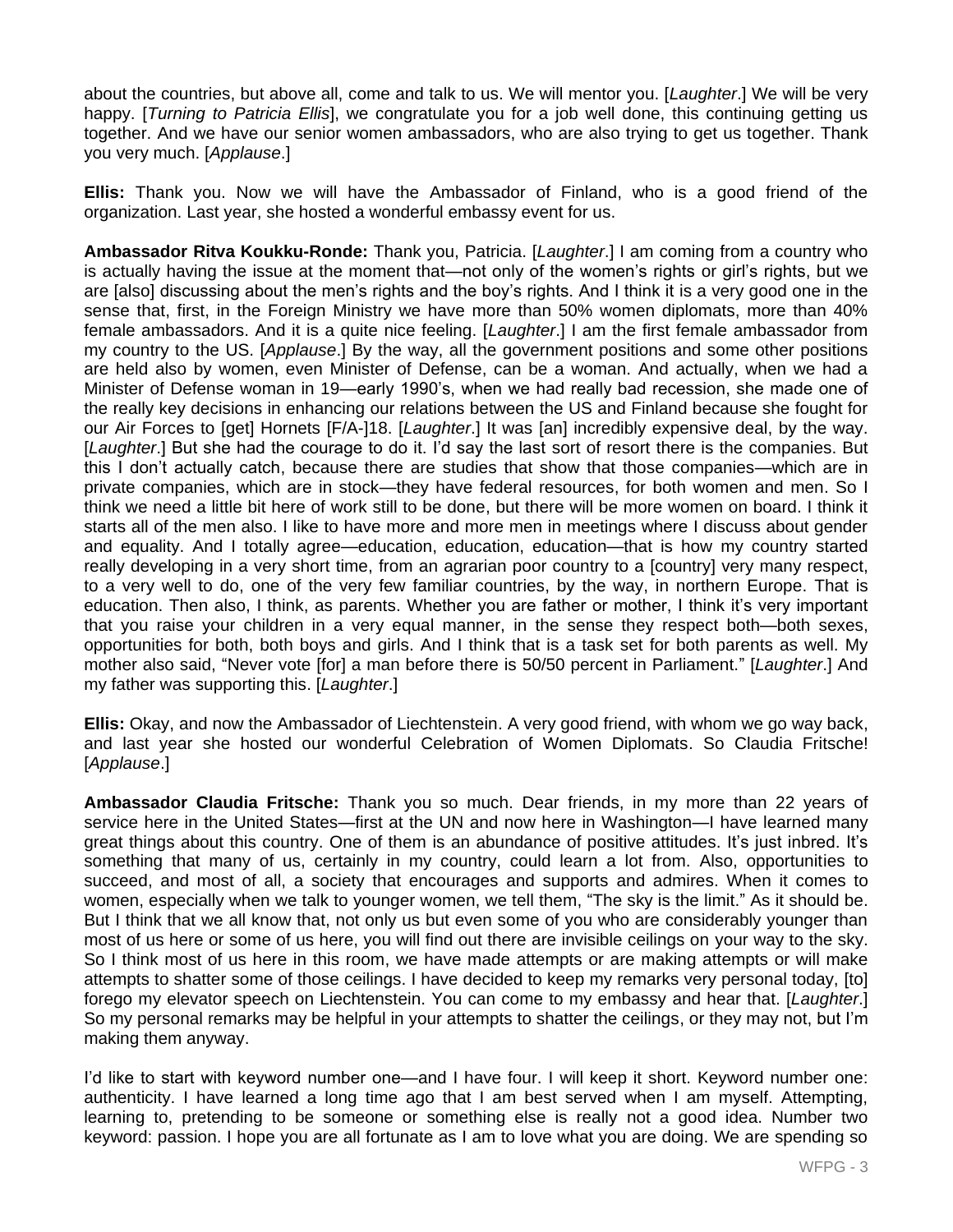much time at work, more time than anywhere else. So, in order to succeed, we really need to love what we're doing, to be passionate about it, to be passionate about our responsibilities and about the people we interact with. And when all that is happening, work doesn't feel like work. The next keyword is: listening. I, in my experience, have had some of the most precious and impressive encounters in my life with people who [have] mastered the art of listening. I try to listen, and by doing that—and if we are all doing that—I think we render one of the most important basic courtesies to other human beings, namely respect. What was my last keyword? [*Laughter*.] Ah yes, very important: live. Have a life. I try very hard, and I have to admit, I am successful at it! [*Laughter*.] [You have] to make room for family, for friends, for trips, for whatever you like. I try to fulfill some of my dreams, or help other people to fulfill theirs. Whether it is running a marathon—not for me [*Laughter*.]—climbing Mt. Kilimanjaro, yes, spending a night in the desert, listening to jazz in Washington DC, going in a hot air balloon ride, whatever your choices are. All I would like to say is never forget to stop and smell the roses. [*Applause*.]

**Ellis:** The Ambassador of Saint Kitts and Nevis.

**Ambassador Jacinth Henry-Martin:** Thank you very much. I am Jacinth Henry-Martin, Ambassador of Saint Kitts and Nevis. And, like the ambassador who spoke before me, Liechtenstein, I am going to keep it rather personal, because I like to speak to something that I can immediately relate to. In 2000, I became the first female elected to parliament on a Labor Party ticket. [*Applause*.] And I was the first female ambassador of Saint Kitts and Nevis appointed to the White House, and to the Organization of American States. And very often in my country, I have been asked, "What made you think you could do it?" Well, I think my frame of reference would have be the fact that I am also the mother of three sons, one who's 28 and identical twins who are 25. [*Applause*.] And I have replied very often to the young ladies of Saint Kitts and Nevis, where most of the households are headed by women, "at what point do we lose the confidence?" At what point does our intuitive nature fail us? At what point will we forget that we have mastered the art of making judging calls? Of being in charge of the most valuable resource in our country, our children, as mothers. And somehow, we lose sight of the fact that this is exactly the level of confidence and capacity required to run our country. We have done it all before, self-evaluating along the way. And suddenly we get into government, or we are afraid to get into government, because we want to be validated by someone else, primarily the men. [But] we have been validated ourselves. We ensured for years that the men were elected to government. We ran the campaigns. We mastered the strategies. We knocked on the doors. And at what point do we lose the confidence that made us make winners of the men? And I said to the young ladies who asked me, "take your intuitive capacity to government, because there is no society that is optimizing its potential if it is being led only by 50% of the population." We need to be equitable. We need to be representational at its best—the contributions of men and of women in equal measure. So, on the topic of leaning in, [*Laughter*.] I say lean right in. Lean inside of yourself. You don't have to dig deep. Just remember the skill sets of organization, and stretching a dollar, and making possible the impossible in running your homes, and just to build on that. We are as capable. We are as educated. We are as committed. And we certainly are better able at being the masters of the destinies of our countries—we birthed the men. [*Applause*.] We birthed the men, and we have led from behind for ages. It's time to lead from in front. This comes from the mother of three sons. And I am proud to say my husband of 31 years and my sons agree with me. [*Applause*.]

**Ellis:** The Ambassador of Antigua and Barbuda.

**Ambassador Deborah Mae Lovell:** Good afternoon. [*Laughter*.] I am the ambassador who crashed the party. I know, wherever women are gathered, I am at home. [*Applause*.] So thank you very much for allowing me to crash the party, but I wanted to be able to tell my story. Because, as diplomats, we are storytellers. Every day we tell a story because we are asked to be generous. So, permit me to give a few chapters. An abbreviated version of my story! [*Laughter*.] Chapter one: why am I here? Why am I a diplomat? This is because, at age 11, I made a to-do list for my life. [*Laughter*.] I tell everybody that I decided at age 11. I was flipping through a magazine. I saw a picture of an African diplomat, and I said, "I will be just like her." Now, what's amazing is that we were still a British colony. But at that point, no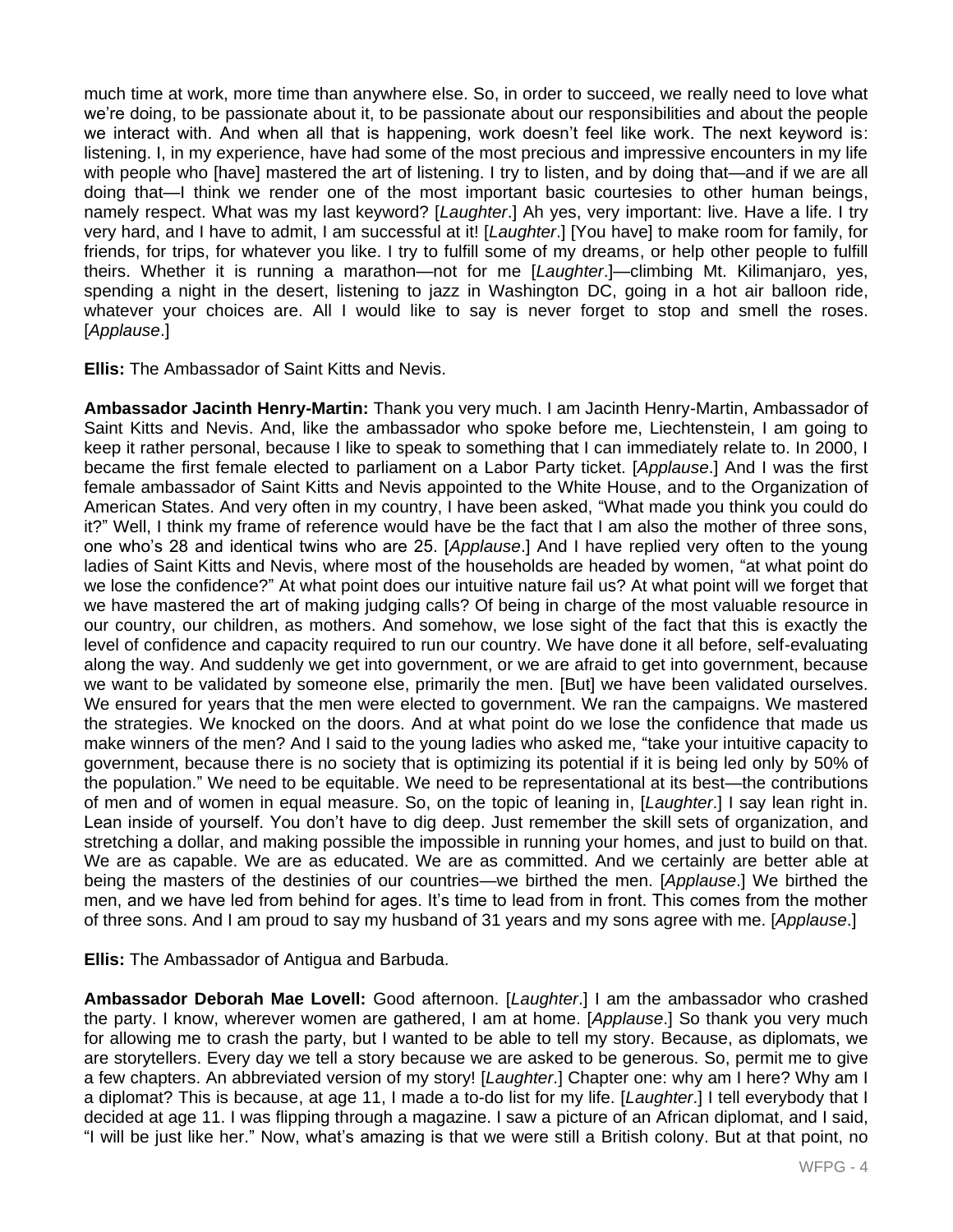one told me I couldn't do it. So I didn't imbibe the negative [idea] that it was impossible. I was also raised in a household that was headed by my mother because I lost my father at age four. She headed the women's movement in Antigua, and she said, "Debbie, if you believe it, you go after it." And I did. I knocked on the door of the Foreign Minister, "Hi, I'm Deborah." [*Laughter*.] I said—I mean, no one told me I couldn't—I passed the guy and said, "Hi, I'm Deborah," I said, "I want to be a diplomat." He said, "What? It's people like you we need. Please sit down." And simply because of the fact that I just believed that it could happen, I did not see a barrier. I was able to now stand before you as the first female Ambassador of Antigua and Barbuda to the United States. [*Applause*.] I am here. I've been in this job—I've been a diplomat for 30 years.

Now, chapter two, very briefly. [*Laughter*.] In my job, I am asked to be a generalist. But I focus on three main issues. I focus on youth. I focus on women. I focus on the plight of Afro-descendents. Let's start with youth. I seek not to make a distinction between the girls and the boys. I seek to embrace gender. Because, as I said before, there is a situation in Antigua and Barbuda, and the Caribbean, where we have the boys and the men left behind. And so what we find [is that] the girls are mainly the university students. The girls are the ones who are succeeding. That's wonderful. But for a society to move forward, we have to bring *all* of the young people together. So I speak on behalf of the empowerment of young people. I speak also on behalf of women, especially the whole question of equal pay for equal work, the question of domestic violence—that must stop—and the question as well of the feminization of AIDS. That's a silent killer, and it must be spoken about; I speak about that. I speak as well about the plight of the Afro-descendents, especially in certain parts of the world, in Latin America. And it is important that, as we seek to move forward as a hemisphere, we seek to be as inclusive as possible, and to include all segments of the population, if we are to be truly competitive. So that is the end of chapter two, the work that I do.

One last chapter. As a storyteller, I want to be able to share this with you. I want to show the connection between my country and the United States of America. Do you know that [*Inaudible.*], had there been not Antigua and Barbuda, there might not have been a Barack Obama? How, you ask. How's that so? It is because in 1807, when the slave trade had been abolished, we had a plantation owner in Antigua and Barbuda called Mr. Isaac Royall. And he decided to sell his plantation—which was no longer profitable—and to give the proceeds to establish what? Harvard Law School. And so, because [of] Antigua and Barbuda, you have Harvard Law School. [*Applause*.] And I made this point because, very often, one does not see the connection. You think of Antigua and Barbuda, you think of rum and Coca-Cola. You think of limbo, you think of great times, fine. When you think of Antigua and Barbuda, think of Harvard Law School. And so that ends chapter three. [*Laughter*.]

As I approach the end of my abbreviated storybook, I want to be able to say that, as women, we must take the reins because as you all know, the hand that rocks the cradle, rules the world. Thank you so much. [*Applause*.]

**Ellis:** Thank you. Now the Ambassador of Estonia.

**Ambassador Kaljurand:** Well dear friends, I would like to recognize and introduce. I would like to recognize the Women's Foreign Policy Group. What you're doing—that's great. Although you call this event the Celebration of Women Diplomats, you are the true ambassadors. And you are the true diplomats who are doing lots of work every day. It's not easy because so many things happen in DC, and your work is remarkable. So Patricia, your ladies, your interns, thank you so much.

**Ellis:** Where is my team? All the interns, volunteers, thank you.

**Ambassador Kaljurand:** I would like to recognize my dear sisters, lady ambassadors, Deborah, Jadranka, Tebelelo, Jacinth, Ritva, Claudia. I've heard you speaking several times, but the speeches tonight were *the best*. [*Applause*.] It's impossible to add something to what you said, but maybe as an inspiration, if you see—where's my group? [*Laughter*.] We love each other. We enjoy each other. We